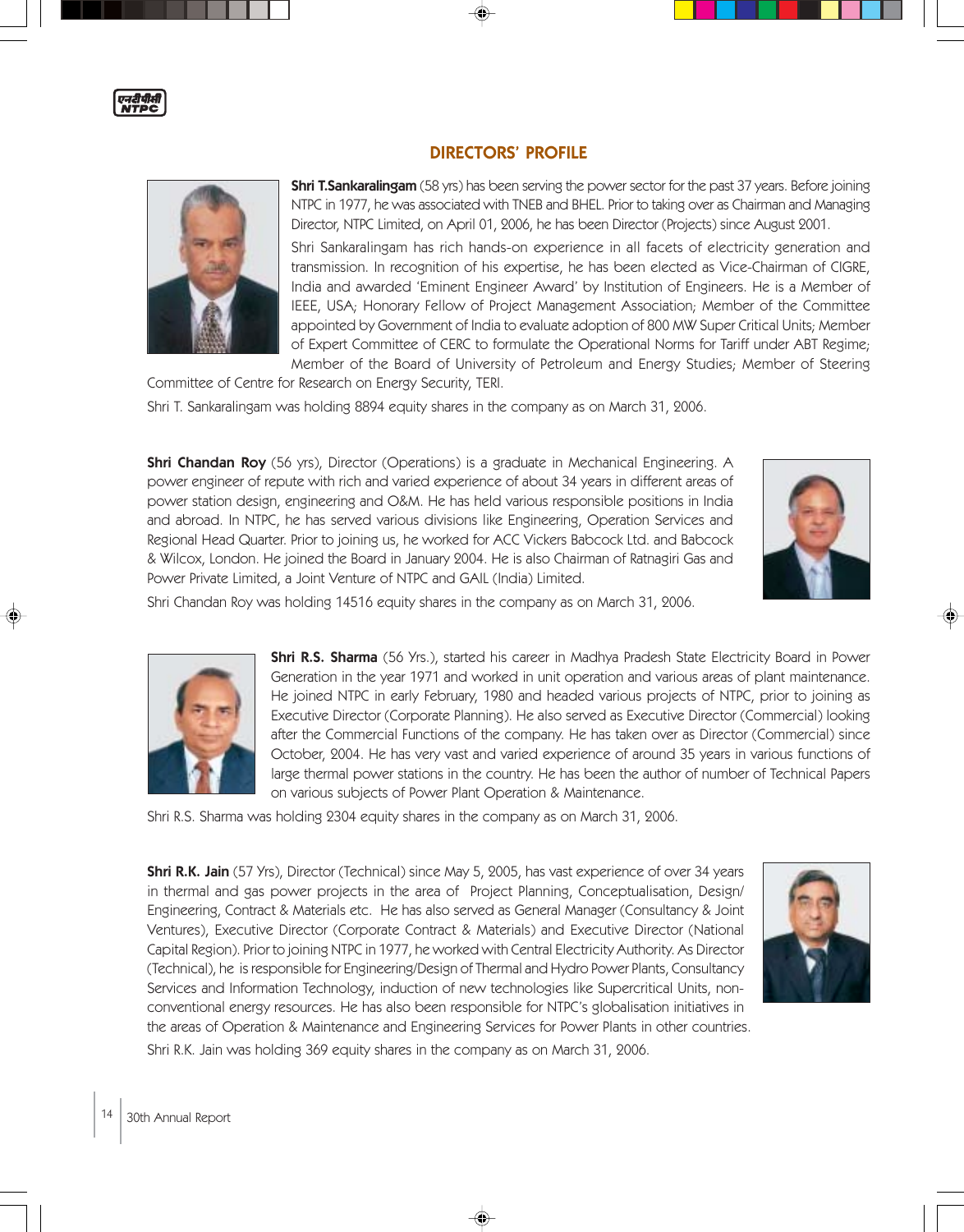

**Shri A.K. Singha**l (52 yrs), Director (Finance) since August 2005, comes with rich experience of 29 years of Corporate Finance Management. He is also a member of All India Management Association (AIMA) and Institute of Internal Auditors (IIA). Prior to joining NTPC in 2001, he was the Executive Director (Finance) in National Fertilizers Limited (NFL) as head of Finance & Accounts department. He held various managerial positions in Krishak Bharati Cooperative Limited (KRIBHCO) and Engineering Projects of India Limited (EPIL). As Finance Director on the Board of NTPC, he is responsible for formulating financial strategies and plans to enable the company in achieving its Vision. He gives directions with respect to the entire gamut of Financial Management of the organization including

timely financial resource mobilization at minimum possible cost from Domestic & Global sources including equity issues, optimum utilization of funds, formulation of company's annual financial budget and undertaking budgetary controls. He is also responsible for designing internal control systems commensurate with the size of the organization and for ensuring compliance of such systems. Being responsible for compliances of Company Law and other statutory requirements, he also gives direction to the Corporate Governance framework of the company. After company became listed, he has been acting as one of the vital links between the shareholders of the company and the rest of the Board.

Shri A.K. Singhal was holding 10829 equity shares in the company as on March 31, 2006.

Shri R.C. Shrivastav (56 yrs.), Director (Human Resources) is a Graduate in Electrical Engineering. He has a rich and diverse experience of more than 30 years in the power sector. He started his carrier in power plant operation in captive power plant of Steel Authority of India Limited. He joined NTPC in 1981 and worked in various capacities in the areas of construction, commissioning and operation & maintenance of power stations as well as corporate operation services. He headed a number of power stations of NTPC and was elevated to the post of Executive Director (Southern Region) in 2002. He later handled the responsibility as Chief Executive Officer of NTPC Electric Supply Company Limited, a wholly owned subsidiary Company of NTPC engaged in electricity distribution before

appointment as Director (HR) of NTPC in May 2006. As Director (HR) Shri Shrivastav is overall in-charge of Human Resource function for the entire organization. He is also responsible for Power Management Institute of NTPC and other corporate functions such as Industrial Safety, Resettlement & Rehabilitation, Corporate Communication and Corporate Social Responsibility.

Shri R.C. Shrivastav was holding 2304 equity shares in the company as on March 31, 2006.



**Shri M. Sahoo** (52 yrs), is an Indian Administrative Services Officer from Andhra Pradesh State cadre. Prior to joining Ministry of Power, Government of India, with effect from July 1, 2002, Shri M. Sahoo has held the positions of Secretary, Finance and Secretary, Urban Development, Government of Andhra Pradesh. He is on the Board of the Company as a part-time Director nominated by the Government of India with effect from July 2002.

Shri M. Sahoo was holding 18440 equity shares in the company as on March 31, 2006.

◈

Shri Harish Chandra (59 yrs.), an Indian Administrative Services officer of Uttar Pradesh Cadre, has over 30 yrs. of experience in various Deptts. of Government of Uttar Pradesh. Prior to joining as Joint Secretary, Ministry of Power, Government of India, he has held the positions of Commissioner, Deptt. of Revenue, Secretary, Deptt. of Public Enterprises, Secretary, Deptt. of Finance and Principal Secretary, Deptt. of Revenue in Government of Uttar Pradesh. As Joint Secretary of the Union Ministry of Power, he is on the Board of the Company as Government of India nominee with effect from July 11, 2005. Shri Harish Chandra was holding NIL equity shares in the company as on March 31, 2006.